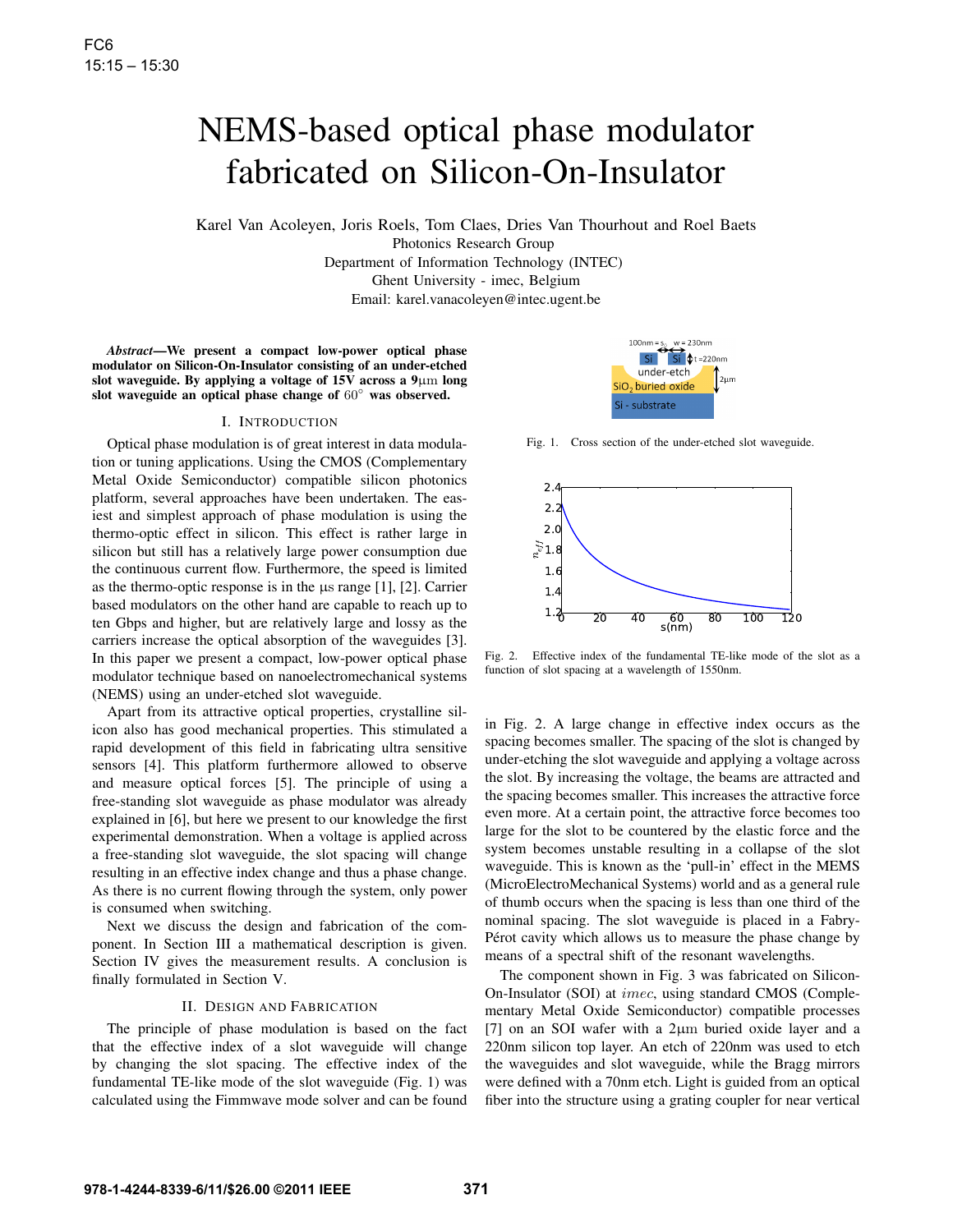

Fig. 3. (a) Schematic of the NEMS based phase modulator (b) SEM picture.

coupling of the TE-like mode [8]. The waveguide is then adiabatically tapered to a 450nm wide photonic wire which is the input waveguide shown in Fig. 3(a). Light enters into the Fabry-Pérot cavity where a waveguide-slot transition excites the slot waveguide. Finally the slot waveguide tapers back to a single mode waveguide and to an optical fiber, again through a grating coupler. The slot waveguide consists of 230nm wide beams with a slot spacing of 100nm (Fig. 1). Afterward the slot waveguide is under-etched. This is done by defining an etch region using contact-mask lithography and etching the buried oxide with buffered HF (hydrofluoric acid) for about 8 minutes. Fig. 3(b) shows a SEM (Scanning Electron Microscope) picture of the final component. The slot waveguide is free-standing over a length of  $L = 9 \mu m$ . A voltage is applied across the electrical contacts B and C to attract the beams of the slot waveguide. The other contacts can be used to repel the beams.

# III. MATHEMATHICAL DESCRIPTION

The movement  $a(x)$  of the beams of the slot can be described by the Euler beam equation, where the residual axial stress is neglected in first instance:

$$
EI\frac{\mathrm{d}^4a}{\mathrm{d}x^4} = p(x) \tag{1}
$$

Where  $E$  is Young's modulus (= 169GPa in Si for the crystallographic direction of interest),  $p(x)$  is the force distribution along the beam and  $I$  is the beam's area moment of inertia, defined as:

$$
I = \frac{wt^3}{12} \tag{2}
$$

with  $w$  and  $t$  the width and thickness of the beam, respectively. When a voltage is applied across the slot, a force will be

exerted on both beams which will depend on the spacing of the slot waveguide. The force distribution  $p(x)$  (N/m) can be expressed as:

$$
p(x) = \frac{1}{2}V^2 \frac{\partial C(s(x))}{\partial s(x)},
$$
\n(3)

where V is the applied voltage and  $C(s(x))$  is the capacitance distribution (F/m) across the slot, which is a function of  $s(x)$ , the spacing of the slot. The capacitance distribution is given by:

$$
C(x) = \epsilon_0 \frac{t}{s(x)},\tag{4}
$$

The magnitude of the force distribution is then given by:

$$
p(x) = \frac{1}{2}V^2 \frac{\epsilon_0 t}{s(x)^2},
$$
\n(5)

with  $\epsilon_0$  the vacuum permittivity. There is a squared dependence on the applied voltage and on the spacing. This spacing between the slots is dependent on the beam excursion  $a(x)$ as:

$$
s(x) = s_0 - 2a(x),
$$
 (6)

where  $s_0$  is the slot spacing when no voltage is applied. The force term  $p(x)$  in (1) is thus a function of  $a(x)$  and makes this a nonlinear differential equation. Fixed boundary conditions are assumed at the clamping points  $x = 0$  and  $x = L$  allowing no displacement or rotation:

$$
a = 0; \frac{\mathrm{d}a}{\mathrm{d}x} = 0 \tag{7}
$$

This equation is solved numerically using the parameters given in Section II. In Fig. 4, the beam excursion of one of the slot beams is shown as a function of  $x$  for different voltages. When the voltage becomes larger than the 'pull-in' voltage, the system becomes unstable and no solution is found. A stable solution was found up to an applied voltage of 18V.



Fig. 4. Beam excursion of one of the beams as a function of  $x$  for different applied voltages.

Knowing the beam excursion, the effective index change of the complete slot (Fig. 2) can be calculated. This results in a phase change  $\Delta \phi$ . Fig. 5 shows the expected phase change until 'pull-in' occurs for different lengths of the under-etched slot at  $\lambda = 1550$ nm. When L becomes larger, a big increase of the effect can be seen, as there is a bigger effective index change and the beams become more elastic. While for a  $10 \mu m$ length a  $\pi$  phase difference can not be obtained, this is already